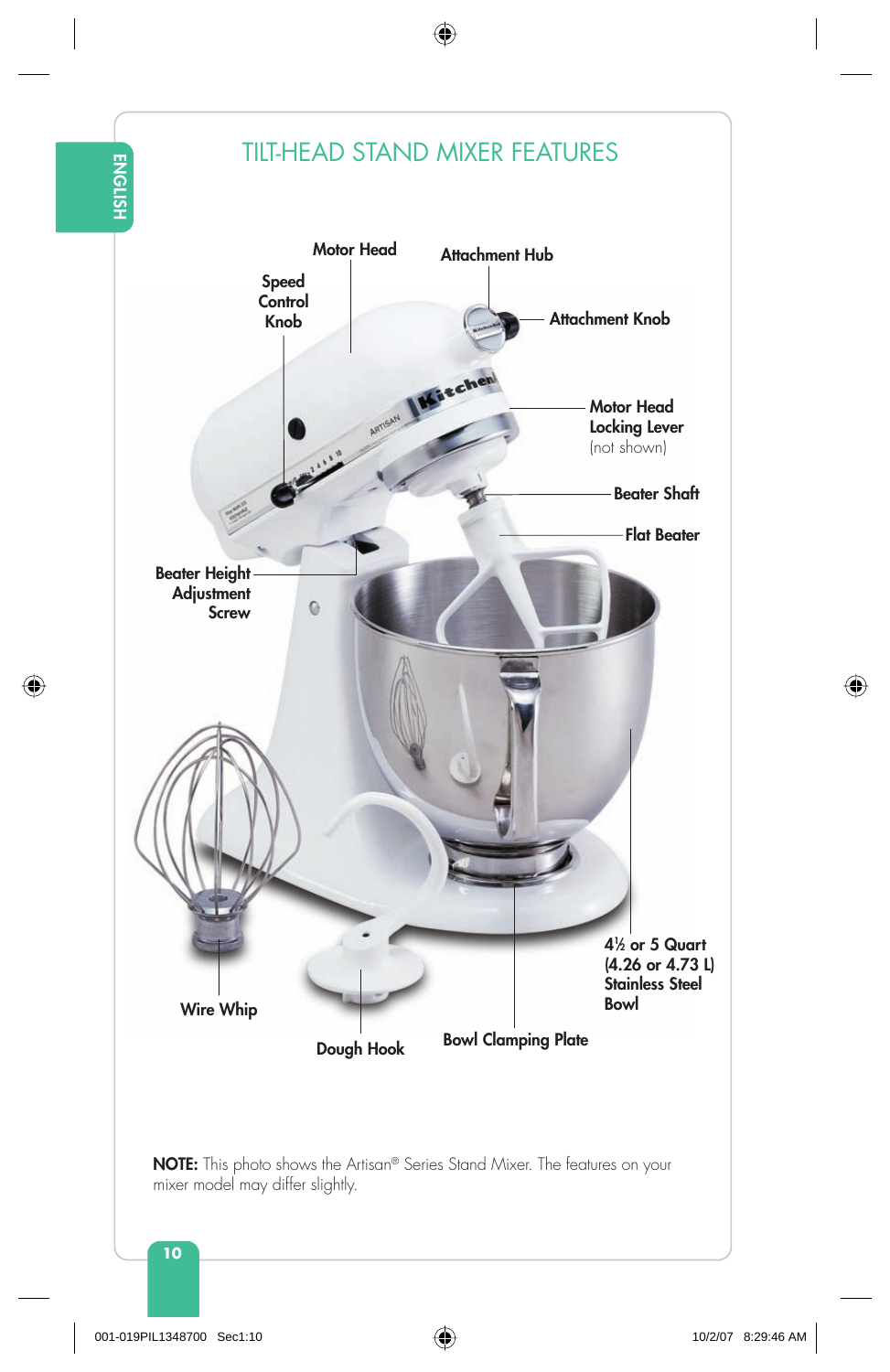# **ENGLISH**

## ASSEMBLING YOUR TILT-HEAD STAND MIXER



**Electrical Shock Hazard**

**Plug into a grounded 3 prong outlet.**

**Do not remove ground prong.**

**Do not use an adapter.**

**Do not use an extension cord.**

**Failure to follow these instructions can result in death, fire, or electrical shock.**



#### **To Attach Bowl**

- 1. Turn speed control to OFF.
- **2.** Unplug Stand Mixer or disconnect power.
- **3.** Tilt motor head back.
- **4.** Place bowl on bowl clamping plate.
- **5.** Turn bowl gently into clockwise direction.
- **6.** Plug into a grounded 3 prong outlet.

#### **To Remove Bowl**

- **1.** Turn speed control to OFF.
- **2.** Unplug Stand Mixer or disconnect power.
- **3.** Tilt motor head back.
- **4.** Turn bowl counterclockwise.



#### **To Attach Flat Beater, Wire Whip, or Dough Hook**

- **1.** Turn speed control to OFF.
- **2.** Unplug Stand Mixer or
- disconnect power.
- **3.** Tilt motor head back.
- **4.** Slip beater onto beater shaft and press upward as far as possible.
- **5.** Turn beater to right, hooking beater over pin on shaft.
- **6.** Plug into a grounded 3 prong outlet.

#### **To Remove Flat Beater, Wire Whip or Dough Hook**

- **1.** Turn speed control to OFF.
- **2.** Unplug Stand Mixer or disconnect power.
- **3.** Tilt motor head back.
- **4.** Press beater upward as far as possible and turn left.
- **5.** Pull beater from beater shaft.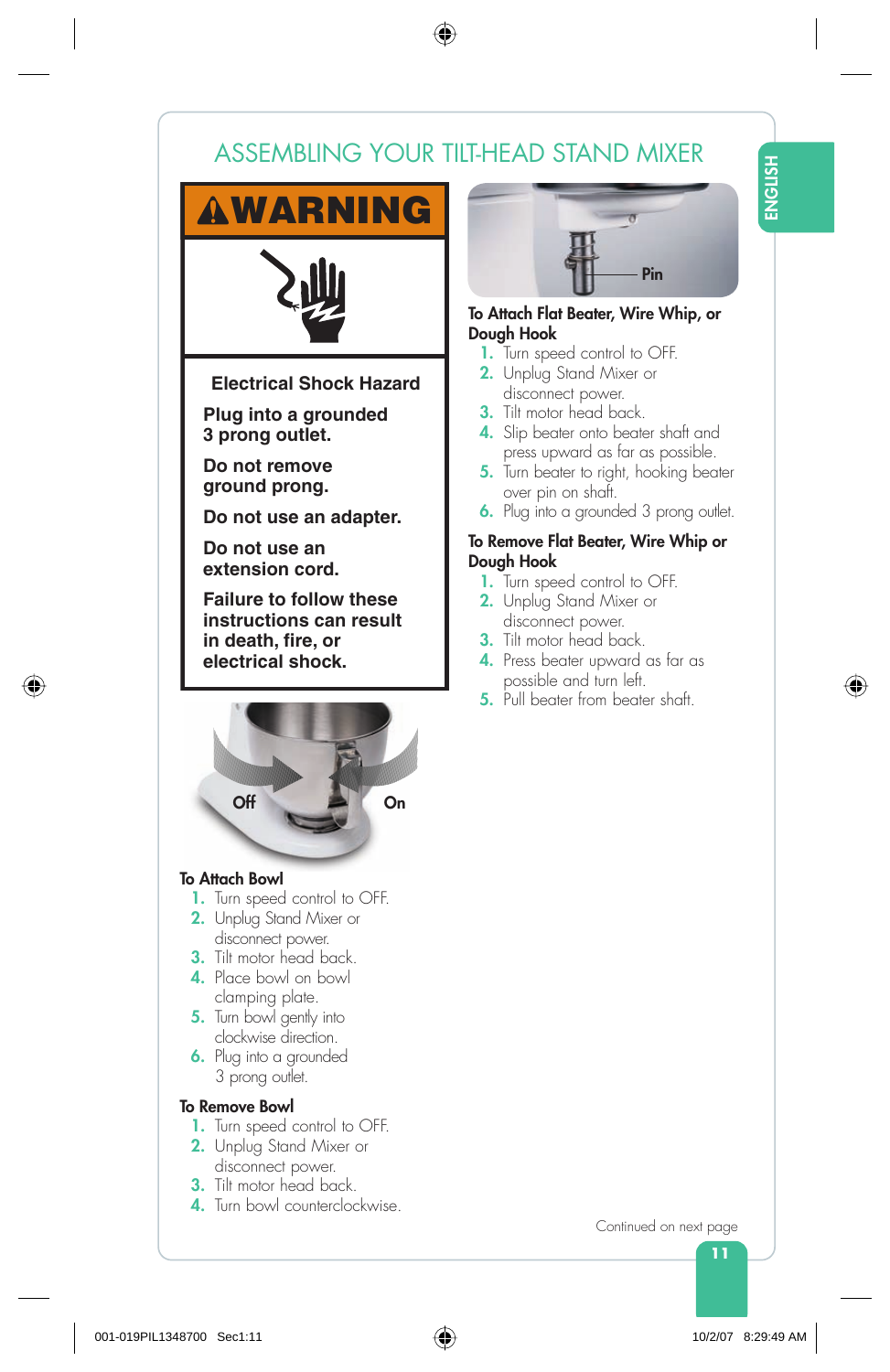## ASSEMBLING YOUR TILT-HEAD STAND MIXER

#### **To Operate Speed Control**

Speed control lever should always be set on lowest speed for starting, then gradually moved to desired higher speed to avoid splashing ingredients out of bowl. See page 15 for Speed Control Guide.

#### **To Lock Motor Head**

- **1.** Make sure motor head is completely down.
- **2.** Place locking lever in LOCK position.
- **3.** Before mixing, test lock by attempting to raise head.

#### **To Unlock Motor Head**

**1.** Place lever in UNLOCK position.

**NOTE:** Motor head should always be kept in LOCK position when using mixer.





## USING YOUR POURING SHIELD\*

#### **To Attach Pouring Shield**

- **1.** Turn speed control to OFF.
- **2.** Unplug Stand Mixer or disconnect power.
- **3.** Attach Flat Beater, Dough Hook, or Wire Whip and bowl (see page 11).
- **4.** From the front of the mixer, slide the Pouring Shield over the bowl until the shield is centered. The bottom rim of the shield should fit within the bowl.

#### **To Remove Pouring Shield**

- **1.** Turn speed control to OFF.
- **2.** Unplug Stand Mixer or disconnect power.
- **3.** Lift the front of the Pouring Shield clear of the bowl rim and pull forward.
- **4.** Remove attachment and bowl.



#### **To Use Pouring Shield**

- **1.** For best results, rotate the shield so the motor head covers the "u" shaped gap in the shield. The pouring chute will be just to the right of the attachment hub as you face the mixer.
- **2.** Pour the ingredients into the bowl through the pouring chute.

\* If Pouring Shield is included.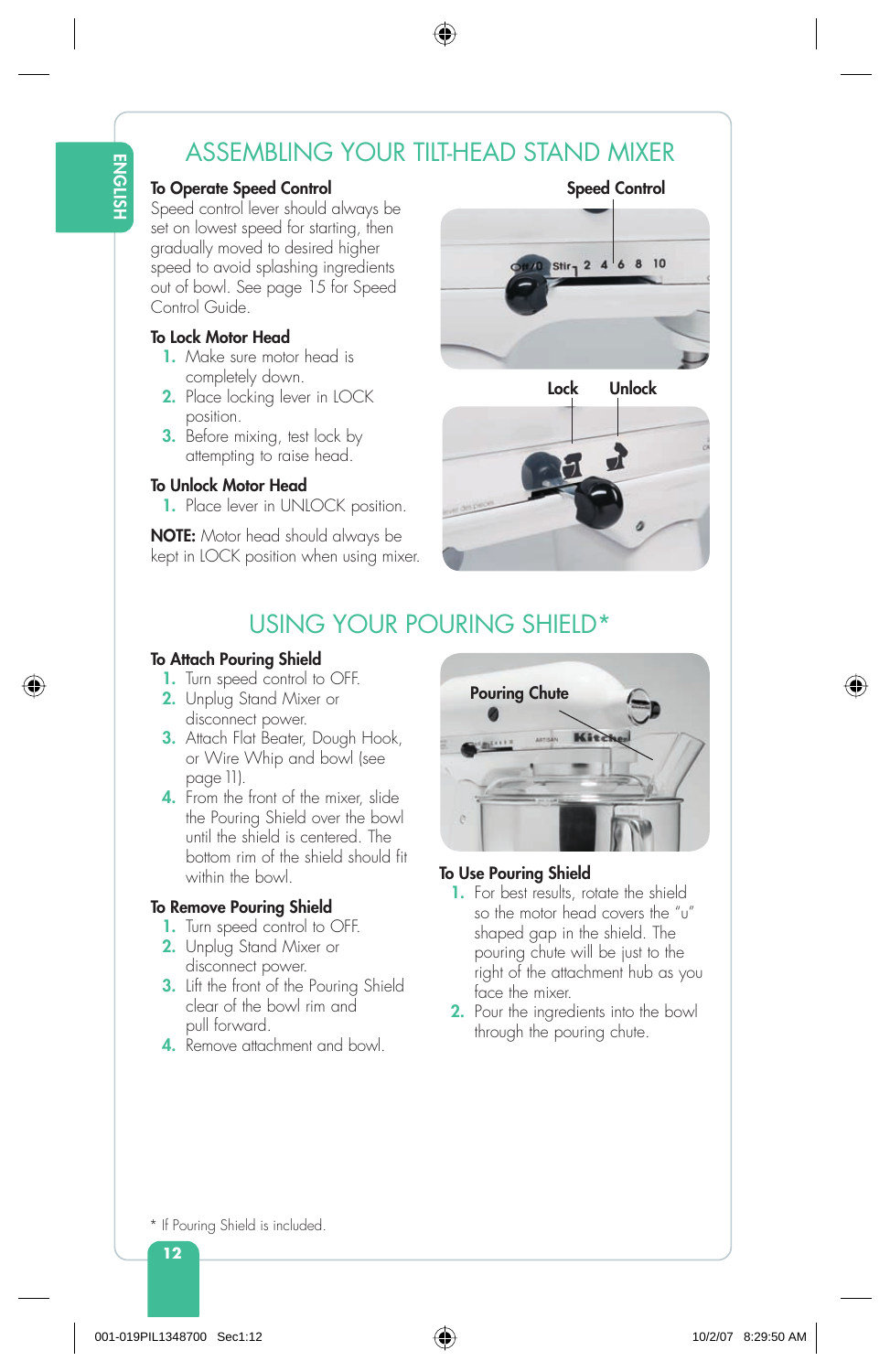## USING YOUR KITCHENAID® ACCESSORIES

#### **Flat Beater for normal to heavy mixtures:**

| cakes             | biscuits        |  |
|-------------------|-----------------|--|
| creamed frostings | quick breads    |  |
| candies           | meat loaf       |  |
| cookies           | mashed potatoes |  |
| pie pastry        |                 |  |

#### **Wire Whip for mixtures that need air incorporated:**

heavy cream mayonnaise boiled frostings some candies

eggs sponge cakes egg whites angel food cakes

#### **Dough Hook for mixing and kneading yeast doughs:**

breads coffee cakes

rolls buns

## MIXING TIME

Your KitchenAid® Stand Mixer will mix faster and more thoroughly than most other electric Stand Mixers. Therefore, the mixing time in most traditional and non-packaged recipes must be adjusted to avoid overbeating. With cakes, for example, beating time may be half as long as with other Stand Mixers.

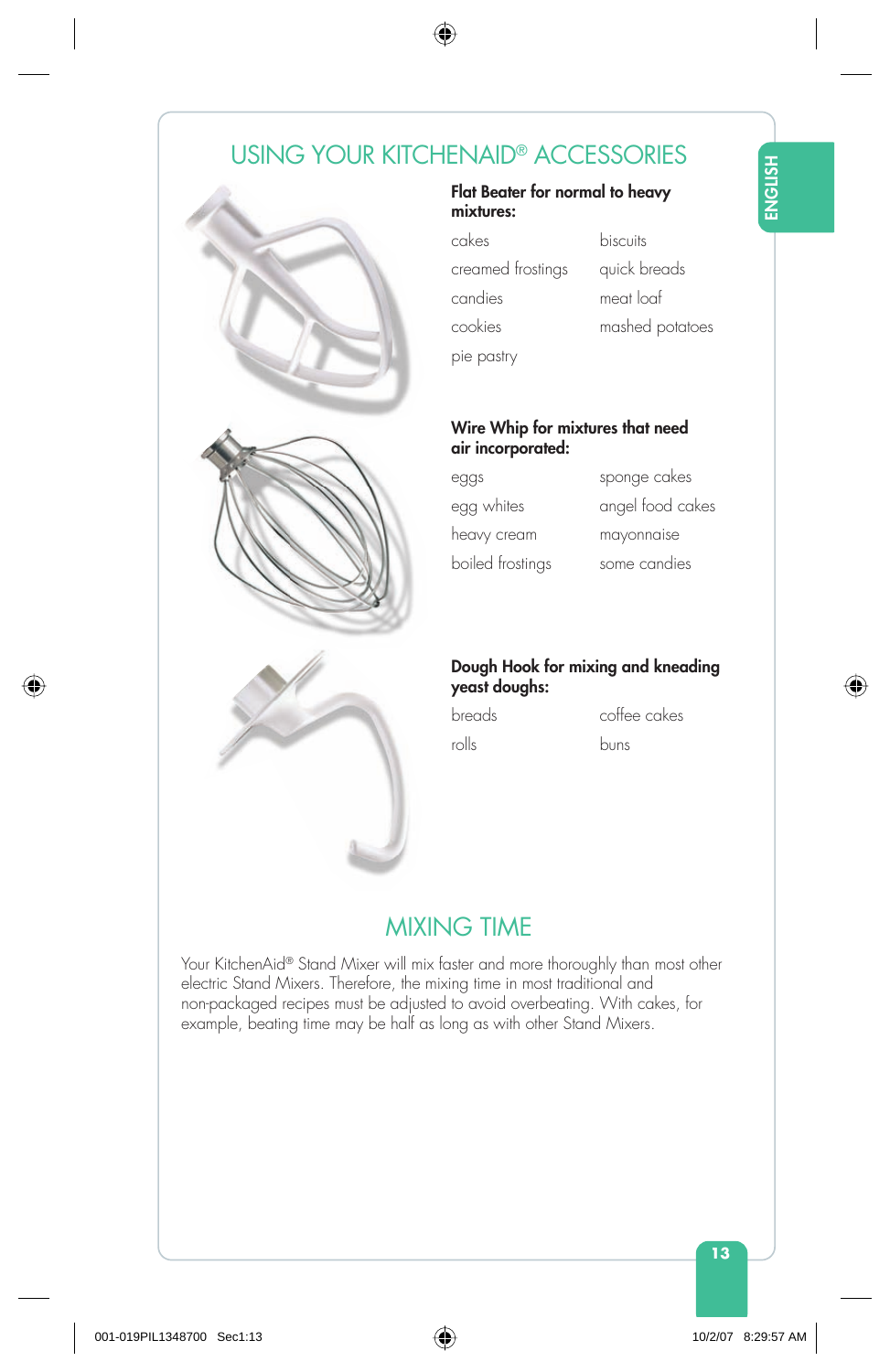## TILT-HEAD STAND MIXER USE

## **WARNING**

#### **Injury Hazard**

**Unplug mixer before touching beaters.**

**Failure to do so can result in broken bones, cuts or bruises.**

**NOTE:** Do not scrape the bowl while the Stand Mixer is operating.

The bowl and beater are designed to provide thorough mixing without frequent scraping. Scraping the bowl once or twice during mixing is usually sufficient. Turn the Stand Mixer off before scraping.

The Stand Mixer may warm up during use. Under heavy load with extended mixing time, you may not be able to comfortably touch the top of the Stand Mixer. This is normal.

## CARE AND CLEANING

Bowl, white Flat Beater and white Dough Hook may be washed in an automatic dishwasher. Or, clean them thoroughly in hot sudsy water and rinse completely before drying. Wire Whip, burnished Dough Hook and burnished Flat Beater should be hand washed and dried immediately. Do not wash the Wire Whip, burnished Dough Hook and burnished Flat Beater in a dishwasher. Do not store the beaters on the shaft.

**NOTE:** Always be sure to unplug the Stand Mixer before cleaning. Wipe the Stand Mixer with a soft, damp cloth. Do not use household or commercial cleaners. Do not immerse in water. Wipe off the beater shaft frequently, removing any residue that may accumulate.

## BEATER TO BOWL CLEARANCE

Your Stand Mixer is adjusted at the factory so the Flat Beater just clears the bottom of the bowl. If, for any reason, the Flat Beater hits the bottom of the bowl or is too far away from the bowl, you can correct the clearance easily.

- **1.** Turn speed control to OFF.
- **2.** Unplug Stand Mixer or disconnect power.
- **3.** Tilt motor head back.
- **4.** Turn screw (A) SLIGHTLY counterclockwise (left) to raise the Flat Beater or clockwise (right) to lower the Flat Beater.
- **5.** Make adjustment so that the Flat Beater just clears the surface of the bowl. If you over adjust the screw, you may not be able to lock the motor head when it is lowered.

**NOTE:** When properly adjusted, the Flat Beater will not strike the bottom or side of the bowl. If the Flat Beater or the Wire Whip is adjusted so that it strikes the bowl, the coating may wear off the beater, or the wires on the whip may wear.

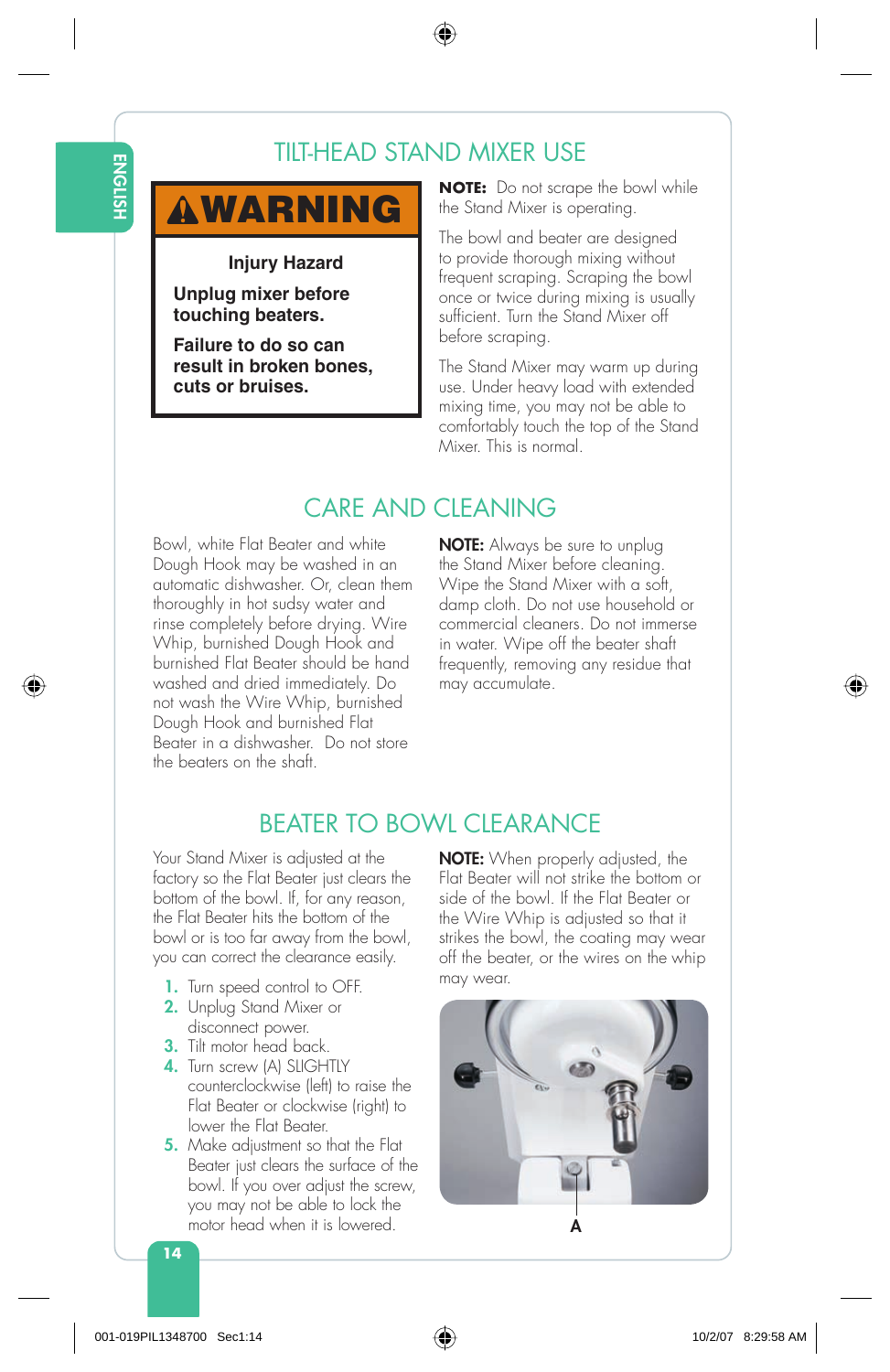## SPEED CONTROL GUIDE

| <b>Stir</b> | SPEED USE FOR<br><b>STIRRING</b>        | <b>DESCRIPTION</b><br>For slow stirring, combining, mashing, starting<br>all mixing procedures. Use to add flour and dry<br>ingredients to batter, add liquids to dry ingredients,<br>and combine heavy mixtures. Use with Ice Cream<br>Maker attachment        |
|-------------|-----------------------------------------|-----------------------------------------------------------------------------------------------------------------------------------------------------------------------------------------------------------------------------------------------------------------|
| 2           | <b>SLOW MIXING</b>                      | For slow mixing, mashing, faster stirring. Use to mix<br>heavy batters and candies, start mashing potatoes or<br>other vegetables, cut shortening into flour, mix thin or<br>splashy batters, and mix and knead yeast dough. Use<br>with Can Opener attachment. |
| 4           | <b>MIXING,</b><br><b>BEATING</b>        | For mixing semi-heavy batters, such as cookies. Use<br>to combine sugar and shortening and to add sugar<br>to egg whites for meringues. Medium speed for cake<br>mixes. Use with: Food Grinder, Rotor Slicer/Shredder,<br>and Fruit/Vegetable Strainer.         |
| 6           | <b>BEATING,</b><br><b>CREAMING</b>      | For medium fast beating (creaming) or whipping.<br>Use to finish mixing cake, doughnut, and other<br>batters. High speed for cake mixes. Use with Citrus<br>luicer attachment.                                                                                  |
| 8           | <b>FAST BEATING,</b><br><b>WHIPPING</b> | For whipping cream, egg whites, and boiled frostings.                                                                                                                                                                                                           |
| 10          | <b>FAST WHIPPING</b>                    | For whipping small amounts of cream or egg whites.<br>Use with Pasta Maker and Grain Mill attachments.                                                                                                                                                          |
|             |                                         | NOTE: Mixer may not maintain fast speeds under<br>heavy load, such as when the Pasta Maker or Grain<br>Mill attachments are used. This is normal.                                                                                                               |

**NOTE:** The Speed Control Lever can be set between the speeds listed in the above chart to obtain speeds 3, 5, 7, and 9 if a finer adjustment is required.

Use Speed 2 when preparing yeast dough – using any other speed may damage the mixer.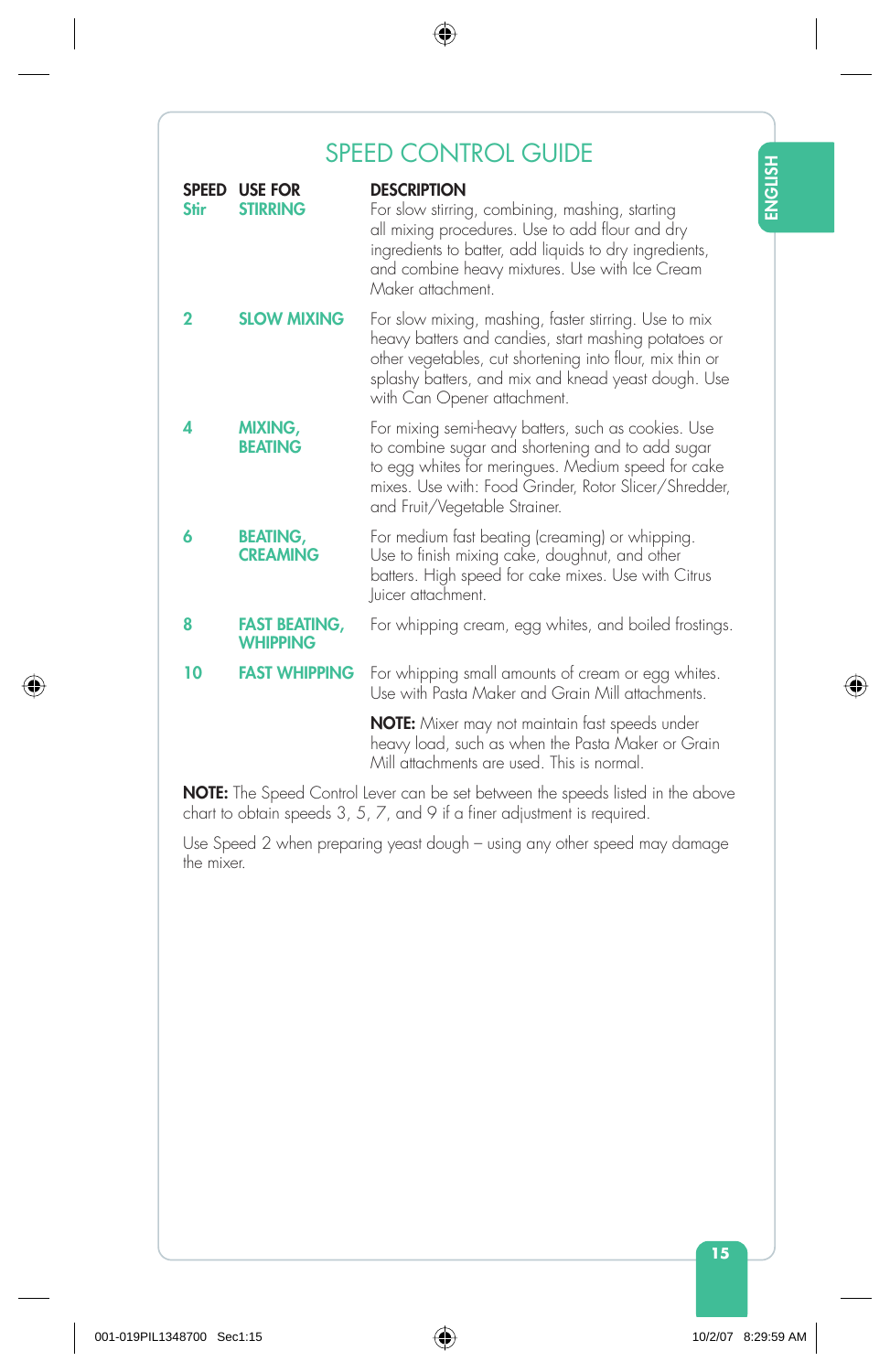## MIXING TIPS

#### **Converting Your Recipe for the Mixer**

The mixing instructions for recipes in this book can guide you in converting your own favorite recipes for preparation with your KitchenAid® Stand Mixer. Look for recipes similar to yours and then adapt your recipes to use the procedures in the similar KitchenAid recipes.

For example, the "quick mix" method (sometimes referred to as the "dump" method) is ideal for simple cakes, such as the Quick Yellow Cake and Easy White Cake included in this book. This method calls for combining dry ingredients with most or all liquid ingredients in one step.

More elaborate cakes, such as tortes, should be prepared using the traditional cake mixing method. With this method, sugar and the shortening, butter, or margarine are thoroughly mixed (creamed) before other ingredients are added.

For all cakes, mixing times may change because your KitchenAid® Stand Mixer works more quickly than other mixers. In general, mixing a cake with the KitchenAid® Stand Mixer will take about half the time called for in most traditional and non-packaged cake recipes.

To help determine the ideal mixing time, observe the batter or dough and mix only until it has the desired appearance described in your recipe, such as "smooth and creamy."

To select the best mixing speeds, use the Speed Control Guide on page 15.

#### **Adding Ingredients**

Always add ingredients as close to side of bowl as possible, not directly into the moving beater. The Pouring Shield can be used to simplify adding ingredients.

**NOTE:** If ingredients in very bottom of bowl are not thoroughly mixed, then the beater is not far enough into the bowl. See "Beater to Bowl Clearance" on page 14.

#### **Cake Mixes**

When preparing packaged cake mixes, use Speed 2 for low speed, Speed 4 for medium speed, and Speed 6 for high speed. For best results, mix for the time stated on the package directions.

#### **Adding Nuts, Raisins, or Candied Fruits**

Follow individual recipes for guidelines on including these ingredients. In general, solid materials should be folded in the last few seconds of mixing on Stir Speed. The batter should be thick enough to prevent the fruit or nuts from sinking to the bottom of the pan during baking. Sticky fruits should be dusted with flour for better distribution in the batter.

#### **Liquid Mixtures**

Mixtures containing large amounts of liquid ingredients should be mixed at lower speeds to avoid splashing. Increase mixer speed only after the mixture has thickened.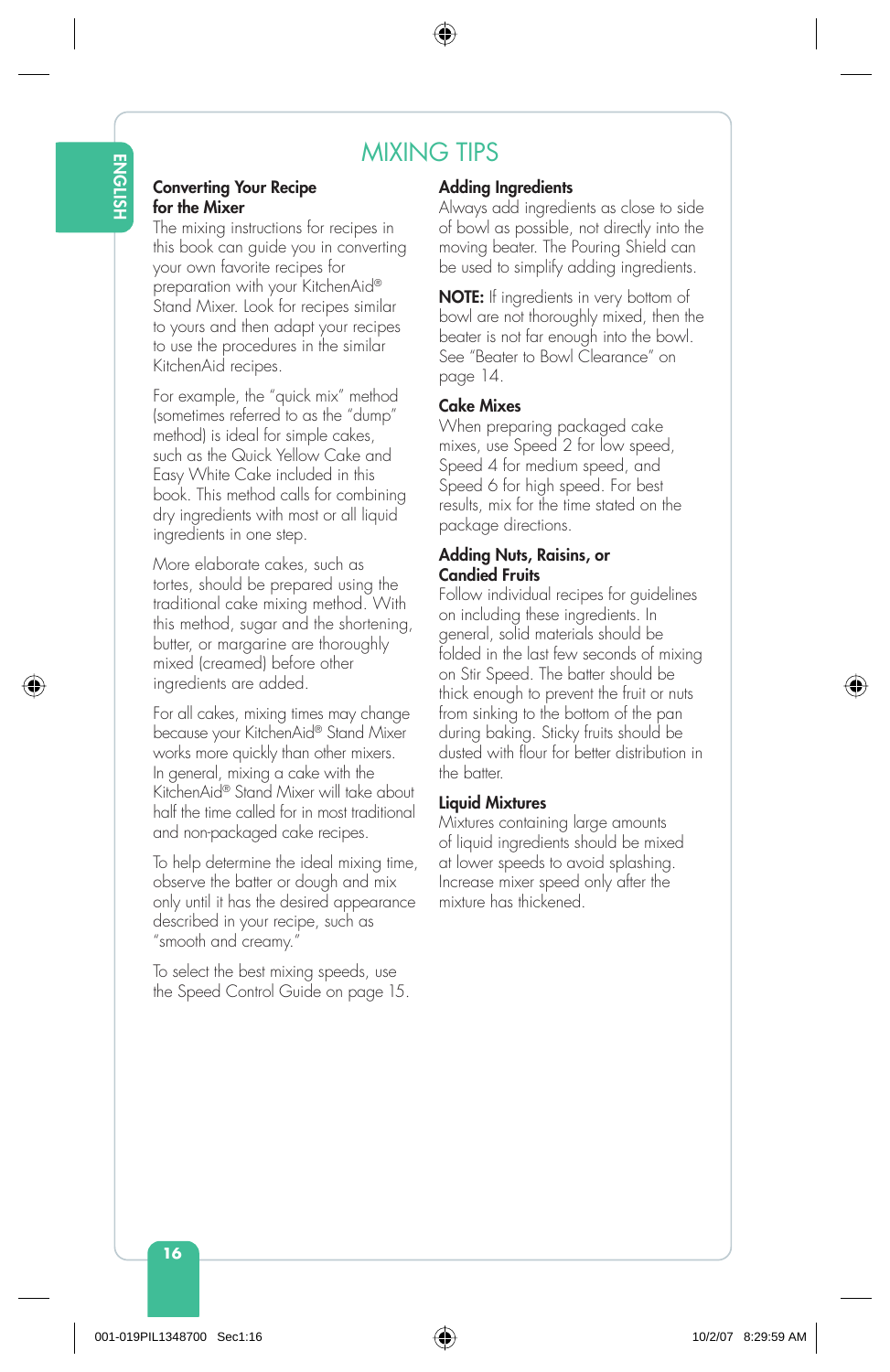## EGG WHITES

Place room temperature egg whites in a clean, dry bowl. Attach bowl and Wire Whip. To avoid splashing, gradually turn to designated speed and whip to the desired stage. See chart below.

#### **AMOUNT SPEED**

#### **Soft Peak**

egg white ...... GRADUALLY to 10

2+ egg whites ..... GRADUALLY to 8

#### **Whipping Stages**

With your KitchenAid® Stand Mixer, egg whites whip quickly. So, watch closely to avoid overwhipping. This list tells you what to expect.

#### **Frothy**

Large, uneven air bubbles.

#### **Begins to Hold Shape**

Air bubbles are fine and compact; product is white.

Tips of peaks fall over when Wire Whip is removed.

#### **Almost Stiff**

Sharp peaks form when Wire Whip is removed, but whites are actually soft.

#### **Stiff But Not Dry**

Sharp, stiff peaks form when Wire Whip is removed. Whites are uniform in color and glisten.

#### **Stiff and Dry**

Sharp, stiff peaks form when Wire Whip is removed. Whites are speckled and dull in appearance.

## WHIPPED CREAM

Pour cold whipping cream into a chilled bowl. Attach bowl and Wire Whip. To avoid splashing, gradually turn to designated speed and whip to the desired stage. See chart below.

#### **AMOUNT SPEED**

1/4 - 3/4 cup ...........GRADUALLY to 10 (60 ml -175 ml)

1+ cup .................. GRADUALLY to 8  $(235 \text{ ml} +)$ 

#### **Whipping Stages**

Watch the cream closely during whipping. Because your KitchenAid® Stand Mixer whips so quickly, there are just a few seconds between whipping stages. Look for these characteristics:

#### **Begins to Thicken**

Cream is thick and custard-like.

#### **Holds Its Shape**

Cream forms soft peaks when Wire Whip is removed. Can be folded into other ingredients when making desserts and sauces.

#### **Stiff**

Cream stands in stiff, sharp peaks when Wire Whip is removed. Use for topping on cakes or desserts, or filling for cream puffs.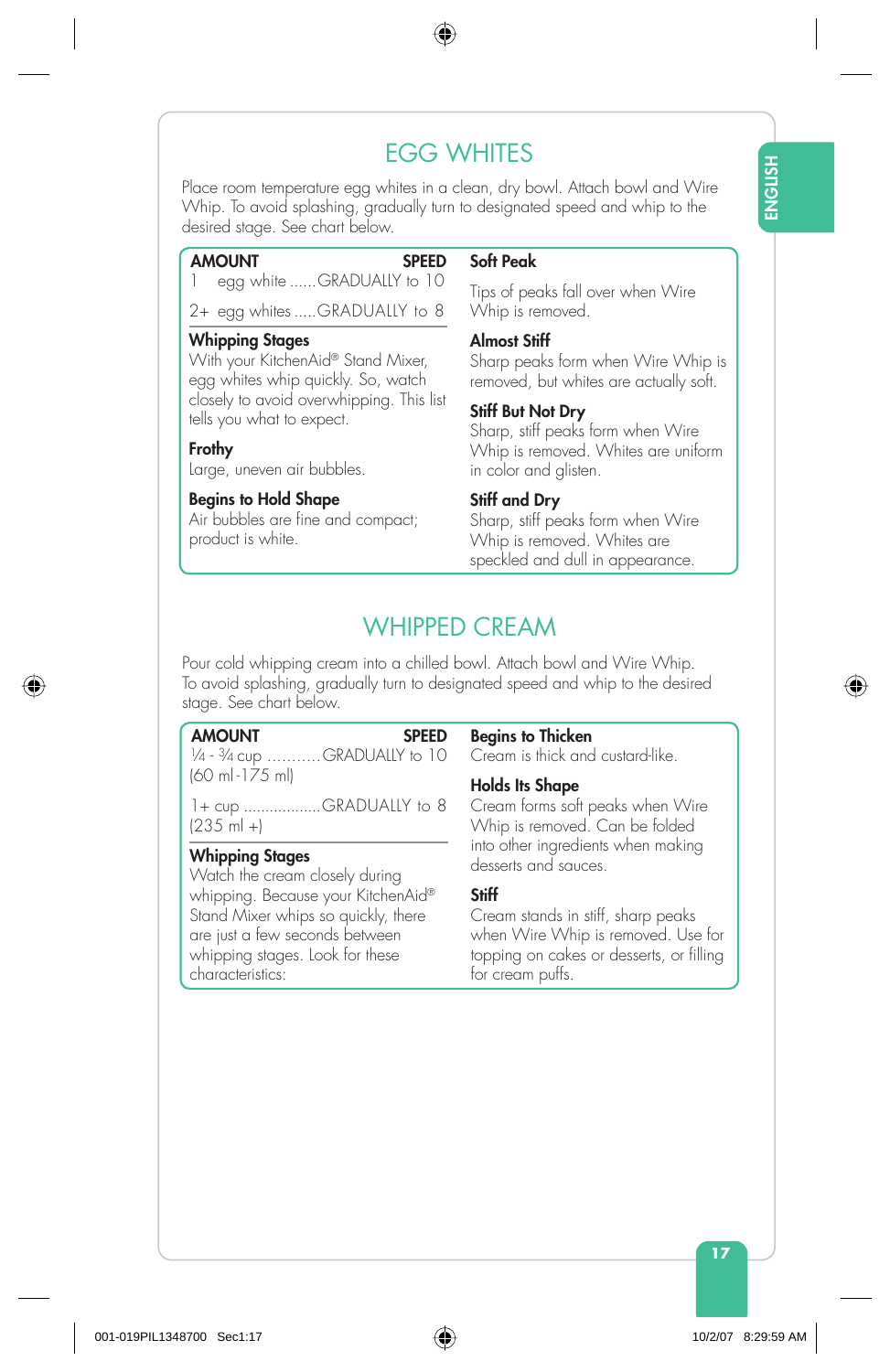## ATTACHMENTS AND ACCESSORIES

#### **General Information**

KitchenAid® attachments are designed to assure long life. The attachment power shaft and hub socket are of a square design, to eliminate any possibility of slipping during the transmission of power to the attachment. The hub and shaft housing are tapered to assure a snug fit, even after prolonged use and wear. KitchenAid® attachments require no extra power unit to operate them; the power unit is built in.



‡Not part of mixer.